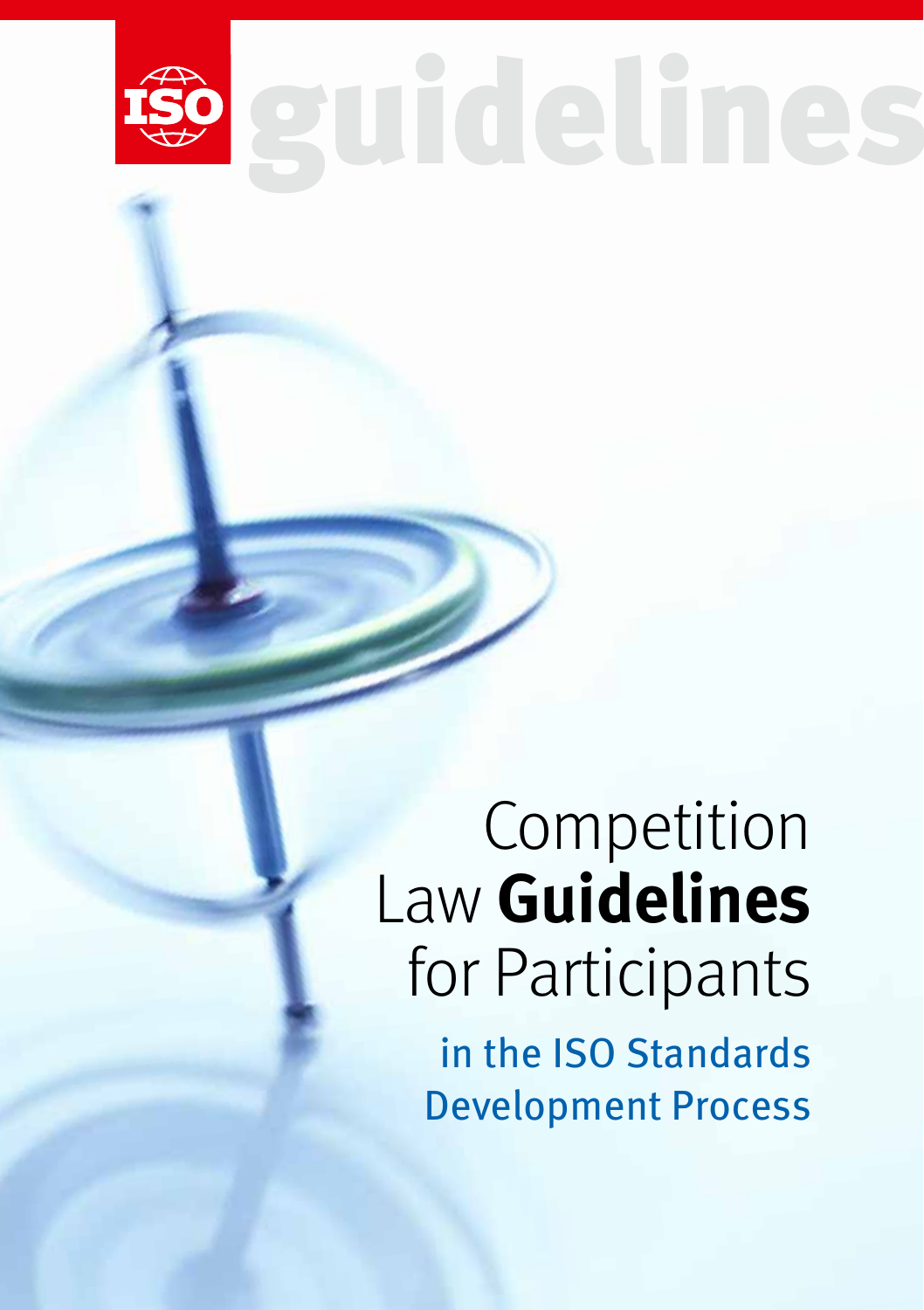

The purpose of these Competition Law Guidelines ("Guidelines ") is to raise awareness of, and provide broad guidance on, competition law issues to you as a participant in the ISO standards development process.

The Guidelines address all meetings and exchange of information within the ISO stand ards development process and are addressed to all participants such as delegates, chairs and secretaries of TCs and SCs as well as experts and conveners in WGs. These Guide lines are in addition to any competition law guidelines and policies of your company or organization.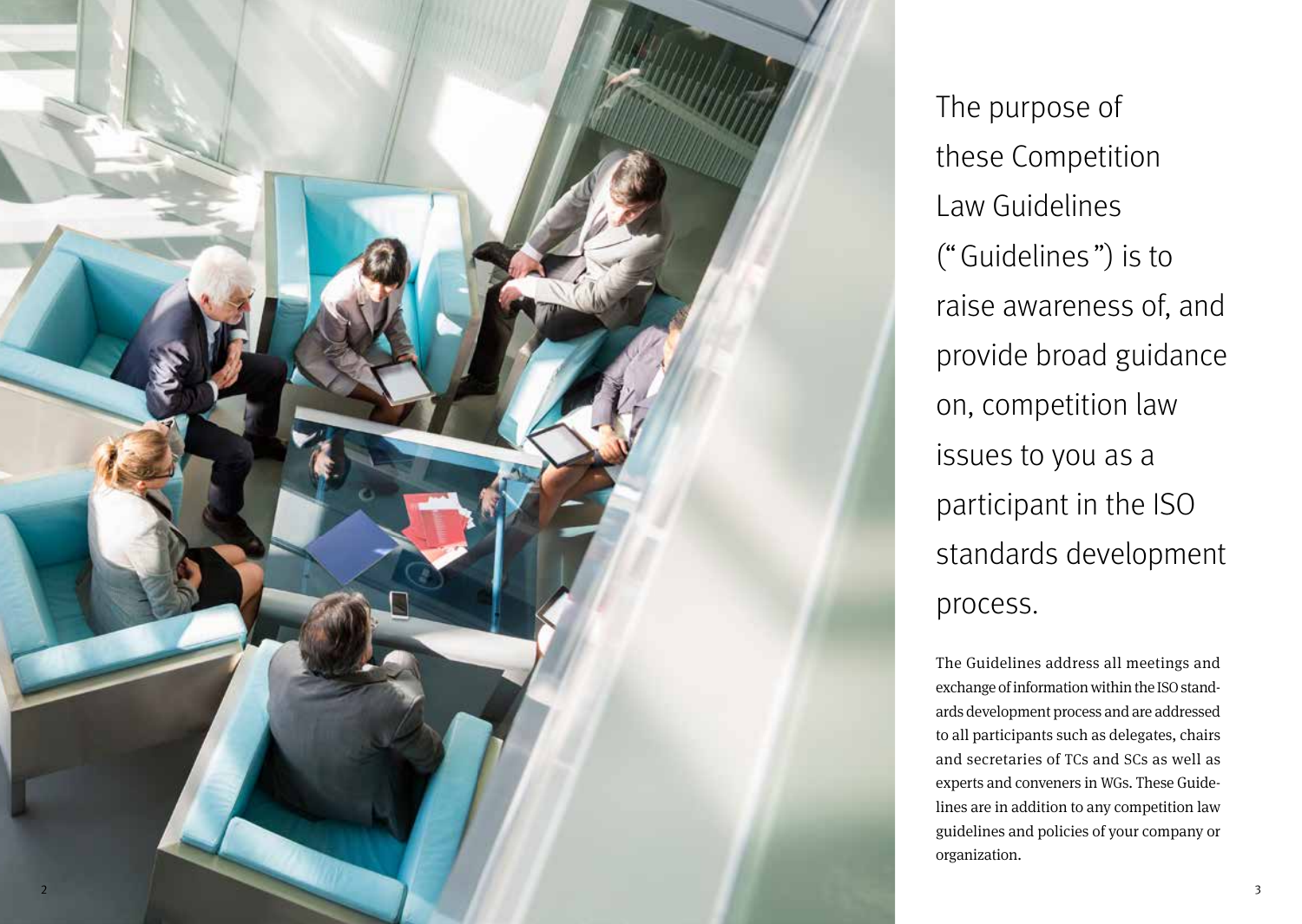Competitors may get together to develop standards that are relevant to their markets.

However, competition law (also

known as " anti-trust law") does not allow competitors to behave in a way that would lead to an improper restriction of competition, for example an agreement between competitors during the standards development process to sell their competing products at pre-established prices (price fixing) or to allocate their customers or markets.

Competition law applies to you as a participant in the standards development process as well as to the company or organization that you represent. There is no single set of competition laws but many national competition laws. The applicable law will depend on the circumstances of a particular anti-competitive behavior. The Guidelines are, therefore, not aimed to address every potential scenario that can lead to the violation of competition law. Rather, they establish a non-exclusive list of [Do's](#page-3-0)  [and Don'ts](#page-3-0) that are intended to help you avoid infringing competition law.



Compliance with competition law in the standard setting process is essential to ensure i) that markets operate efficiently and competitively ; and ii) that the ISO standards development process remains a platform of trust for industries. Non-compliance can have severe consequences not only for you as a participant but also for your company or organization. Violations can lead to substantial civil and criminal liability that may exceed the economic damage caused.

ISO requires you to familiarize yourself with these Guidelines and to comply with them.

In case of doubt please contact the legal team of your company or organization or ISO's legal team at [compliance@iso.org](mailto:compliance%40iso.org?subject=).

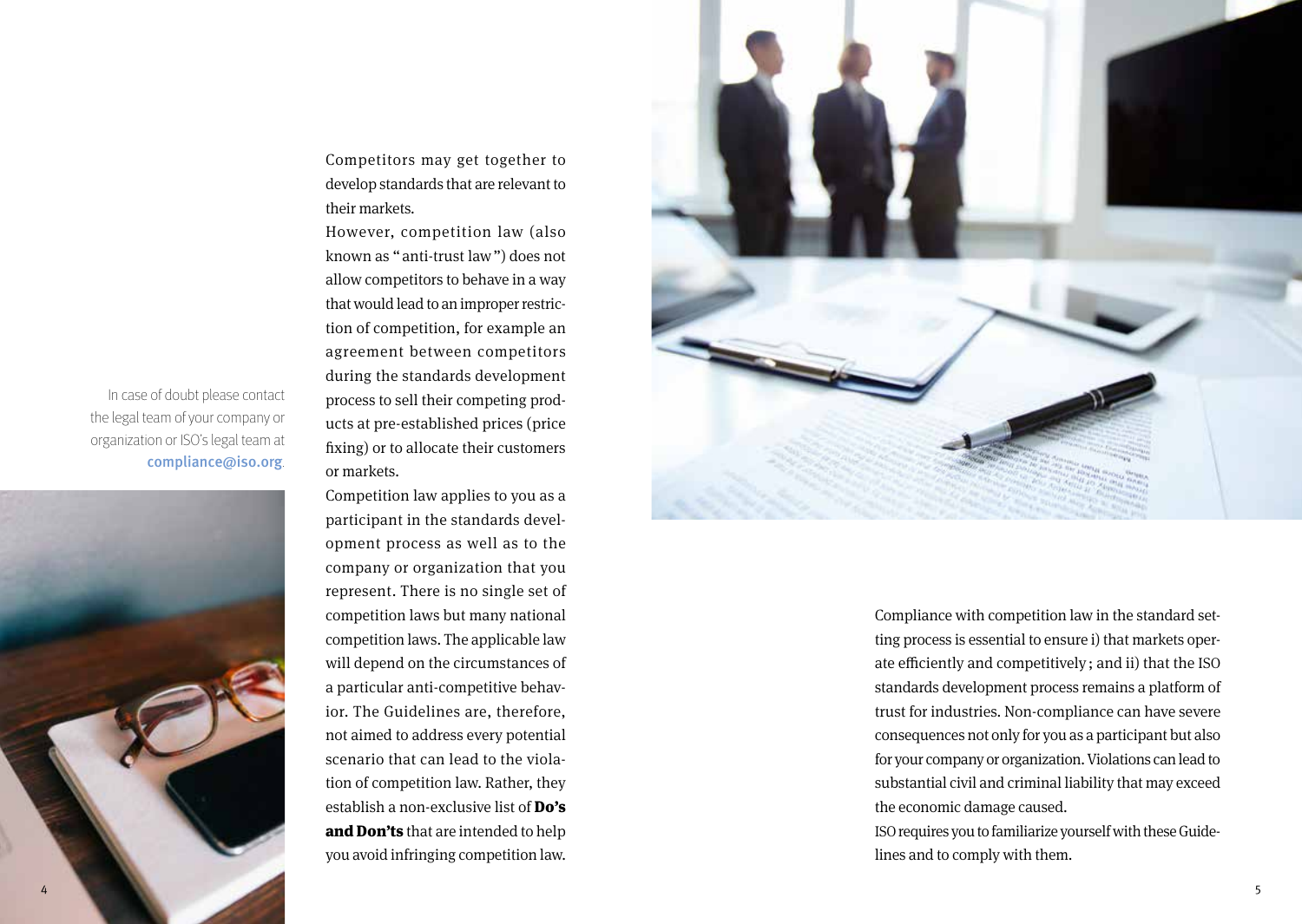## <span id="page-3-0"></span>**Do's**

- **Do** remember that one of the purposes of international standardization is to support competition worldwide for the benefit of industry, consumers and society in general.
- **Do** ensure that you and other participants that attend meetings have the necessary technical expertise.
- **Do** follow ISO rules and procedures, including those many policies that concern compliance with competition law, such as the [ISO Code of Conduct](http://www.iso.org/iso/codes_of_conduct.pdf).
- **Do** follow the **ISO-IEC-ITU Common [Patent Policy](http://www.iso.org/patents) and Guidelines.**
- **Do** review and clear agendas of meetings in advance, to ensure that the subjects to be discussed are consistent with competition law, and strictly adhere to the agenda during the meetings.
- **Do** ensure a transparent and open standards setting process, including participation and the exchange of information, that is strictly in accordance with the [ISO/IEC Directives](http://isotc.iso.org/livelink/livelink?func=ll&objId=4230452&objAction=browse&sort=subtype) [Part 1](http://isotc.iso.org/livelink/livelink?func=ll&objId=4230452&objAction=browse&sort=subtype) and Consolidated ISO Supplement and [ISO/IEC Directives Part 2.](http://isotc.iso.org/livelink/livelink?func=ll&objId=4230456&objAction=browse&sort=subtype)
- **Do** limit the discussions, or exchange of information, during the ISO standards development process solely to technical standardization issues and only share information that is necessary to meet the objectives of standardization.
- **Do** consider carefully if a potential (or actual) exchange of information has any value in predicting the future commercial behavior of a participating competitor, and refrain from sharing any information that might have this effect.
- **Do** feel free to use and share information from the public domain, including historical and aggregated industry information (which doesn't allow an individual business's pricing or commercial strategy to be identified), but do be careful that it doesn't lead to discussions on future strategy.
- **Do** always state that you cannot discuss any matters that might arise which you think could contravene competition law ; do immediately terminate such conversations; do keep a record of such conversation; and do report this to your company or organization and to ISO's legal team, as soon as possible afterwards.
- **Do** take immediate action if the anti-competitive behavior continues, including suspending the meeting to remove the misbehaving participant(s) and cautioning remaining participants that such behavior cannot be permitted and, if necessary adjourning the meeting.
- **Do** ensure that any notes of meetings accurately reflect the discussion.

ISO requires you to familiarize yourself with these Guidelines and to comply with them.



## **Don'ts**

- **Don't** exchange, or discuss with competitors, commercially sensitive or strategic information, including, but not limited to: data relating to prices; conditions of licenses (for example with distributors); discounts; timing of pricing changes; profits; profit margins; cost data; market share; customer lists; supply or marketing schedules; bidding behavior ; any future developments, trends or market conditions in your industry which might have an impact on competition; or any other information that might allow competitors to adapt their business strategies accordingly.
- **Don't** fix any prices or price-related conditions with competitors.
- **Don't** arrange any market sharing with competitors including allocation of territories, customers, distributors, or suppliers.
- **Don't** include elements in standards that exclude suppliers or competitors from the marketplace for any reason other than technical considerations.
- **Don't** joke about competition law.
- **Don't** use the excuse of "to achieve the objective for standardization " to ask competitors to reveal sensitive information on market, strategy and business.